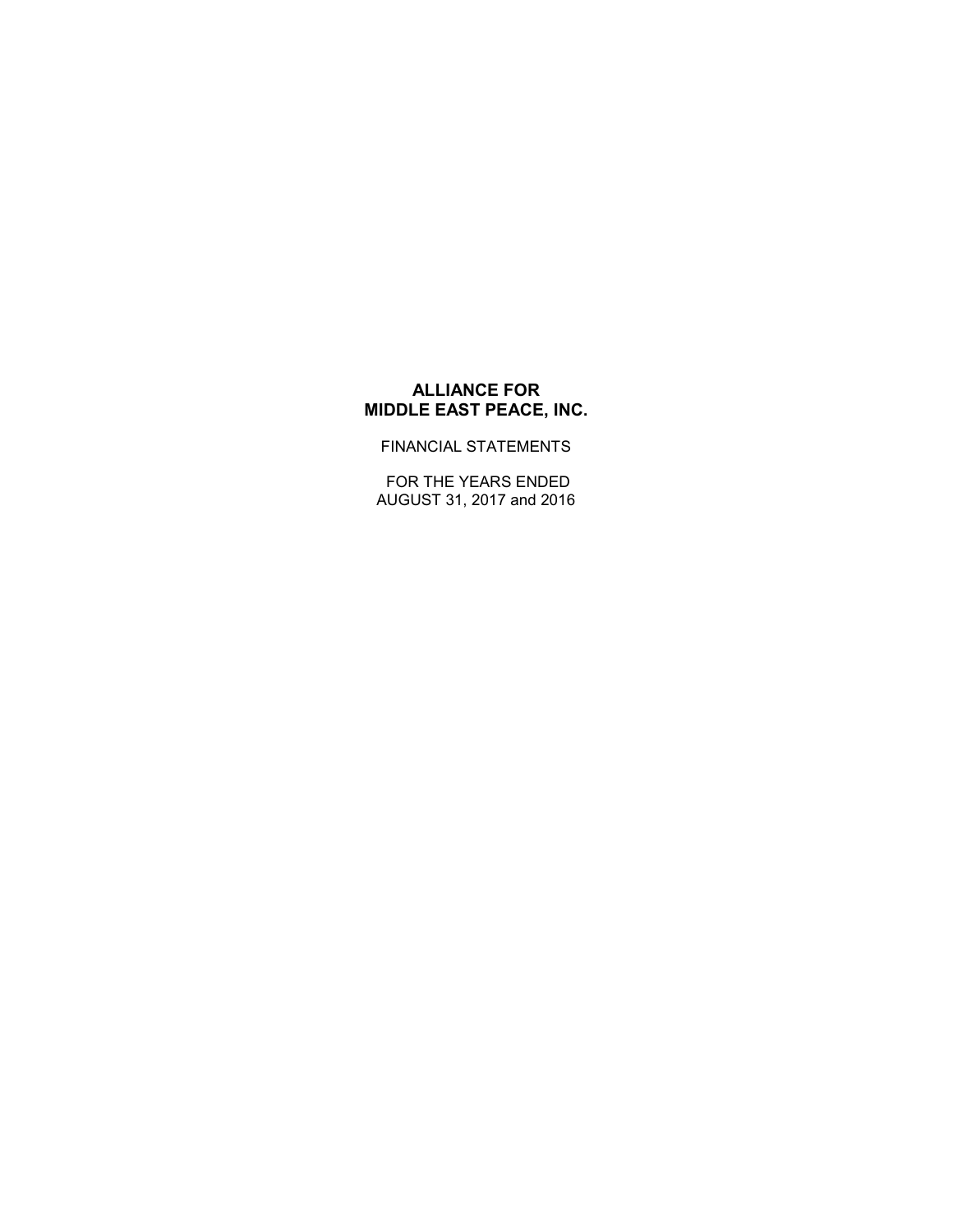# **ALLIANCE FOR MIDDLE EAST PEACE, INC.**  TABLE OF CONTENTS

| INDEPENDENT AUDITOR'S REPORTS           |      |
|-----------------------------------------|------|
| FINANCIAL STATEMENTS                    |      |
| <b>Statements of Financial Position</b> | 2    |
| <b>Statements of Activities</b>         | 3    |
| Statement of Functional Expenses (2017) | 4    |
| Statement of Functional Expenses (2016) | 5    |
| <b>Statements of Cash Flows</b>         | 6    |
| Notes to Financial Statements           | 7-11 |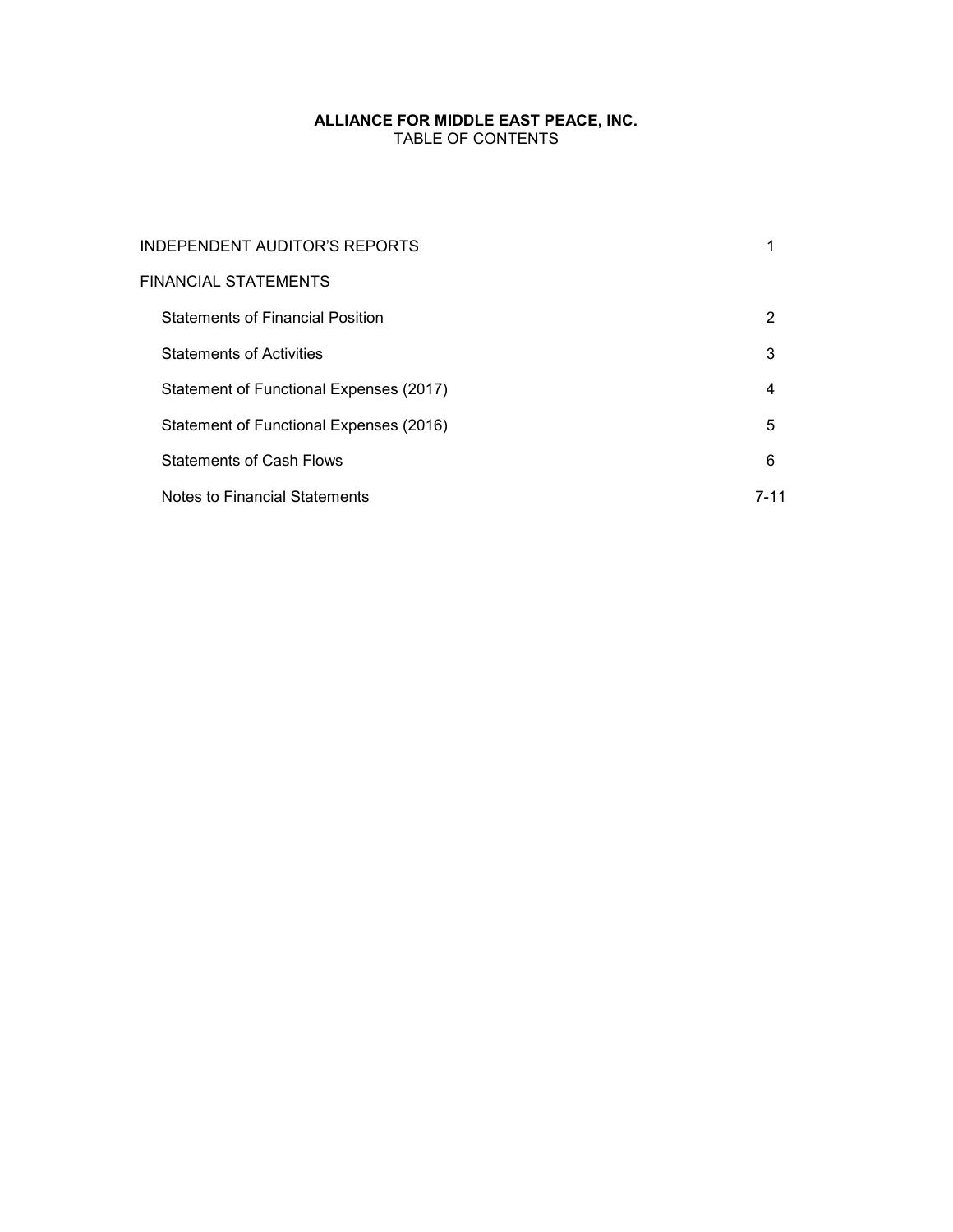*BECK & COMPANY*  Certified Public Accountants, P.C.

To: Board of Directors Alliance for Middle East Peace, Inc. Washington, D.C.

We have audited the accompanying financial statements of Alliance for Middle East Peace, Inc. (a nonprofit organization), which comprise the statements of financial position as of August 31, 2017 and 2016, and the related statements of activities, functional expenses, and cash flows for the years then ended, and the related notes to the financial statements.

#### *Management's Responsibility for the Financial Statements*

Management is responsible for the preparation and fair presentation of these financial statements in accordance with accounting principles generally accepted in the United States of America; this includes the design, implementation, and maintenance of internal control relevant to the preparation and fair presentation of financial statements that are free from material misstatement, whether due to fraud or error.

# *Auditor's Responsibility*

Our responsibility is to express an opinion on these financial statements based on our audit. We conducted our audit in accordance with auditing standards generally accepted in the United States of America. Those standards require that we plan and perform the audits to obtain reasonable assurance about whether the financial statements are free from material misstatement.

An audit involves performing procedures to obtain audit evidence about the amounts and disclosures in the financial statements. The procedures selected depend on the auditor's judgment, including the assessment of the risks of material misstatement of the financial statements, whether due to fraud or error. In making those risk assessments, the auditor considers internal control relevant to the entity's preparation and fair presentation of the financial statements in order to design audit procedures that are appropriate in the circumstances, but not for the purpose of expressing an opinion on the effectiveness of the entity's internal control. Accordingly, we express no such opinion. An audit also includes evaluating the appropriateness of accounting policies used and the reasonableness of significant accounting estimates made by management, as well as evaluating the overall presentation of the financial statements.

We believe that the audit evidence we have obtained is sufficient and appropriate to provide a basis for our audit opinion.

#### *Opinion*

In our opinion, the financial statements referred to above present fairly, in all material respects, the financial position of Alliance for Middle East Peace, Inc. as of August 31, 2017 and 2016, and the changes in its net assets and its cash flows for the years then ended in accordance with accounting principles generally accepted in the United States of America.

Beck & Company

Herndon, Virginia January 31, 2018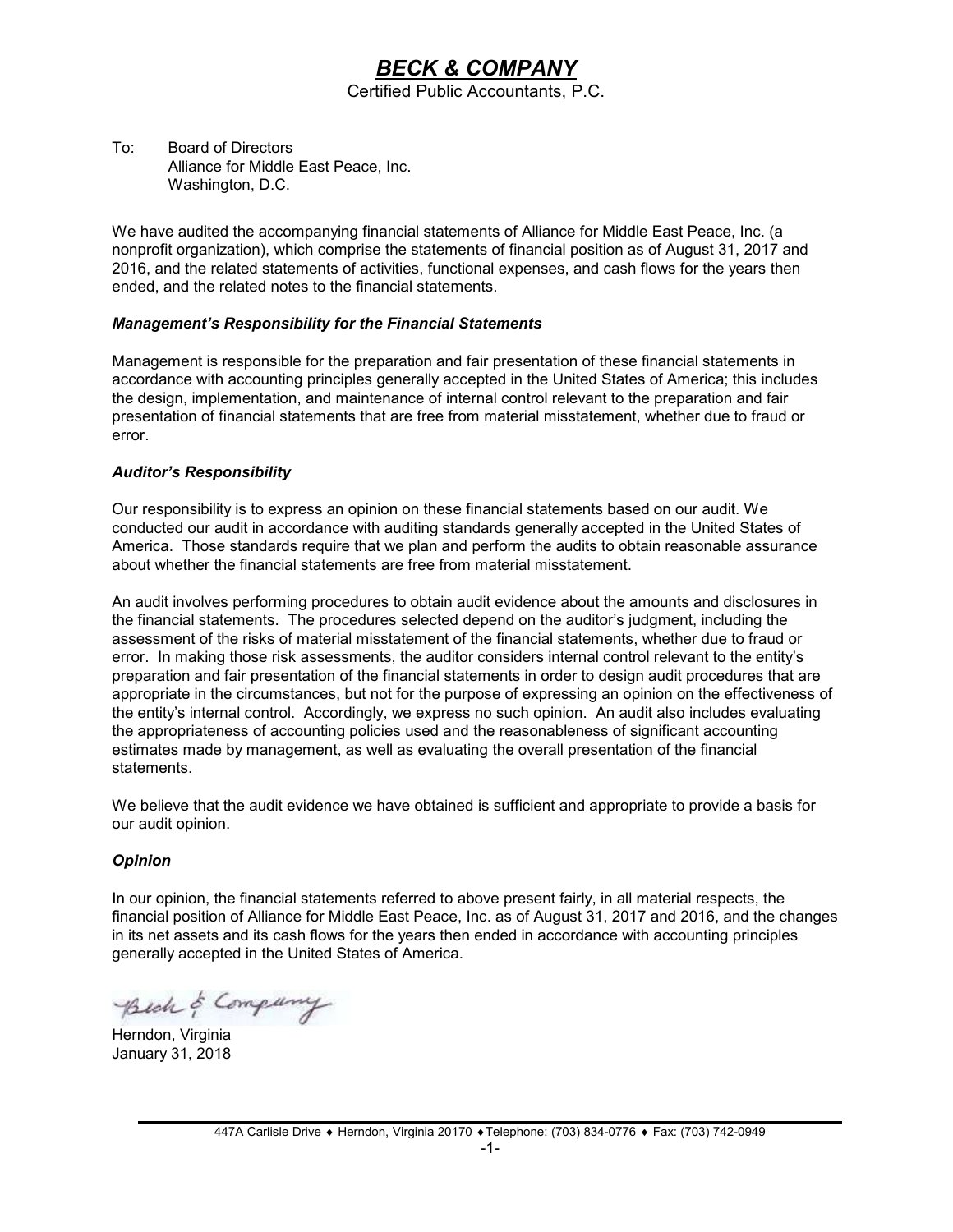# STATEMENTS OF FINANCIAL POSITION AUGUST 31, 2017 and 2016

|                                              | 2017          | 2016    |
|----------------------------------------------|---------------|---------|
| <b>ASSETS</b>                                |               |         |
| Cash                                         | \$<br>178,483 | 218,440 |
| Unconditional promises to give, net          | 57,000        | 135,000 |
| Prepaid expenses                             | 15,784        | 2,831   |
| Property and equipment, net                  |               |         |
| TOTAL ASSETS                                 | \$<br>251,267 | 356,271 |
| <b>LIABILITIES AND NET ASSETS</b>            |               |         |
| <b>LIABILITIES</b>                           |               |         |
| Accounts payable and accrued liabilities     | \$<br>4,126   |         |
| Accrued compensation and related liabilities | 7,538         | 8,203   |
| <b>TOTAL LIABILITIES</b>                     | 11,664        | 8,203   |
| <b>NET ASSETS</b>                            |               |         |
| Unrestricted net assets                      | 239,603       | 203,068 |
| Temporarily restricted net assets            |               | 145,000 |
| TOTAL NET ASSETS                             | 239,603       | 348,068 |
| TOTAL LIABILITIES AND NET ASSETS             | \$<br>251,267 | 356,271 |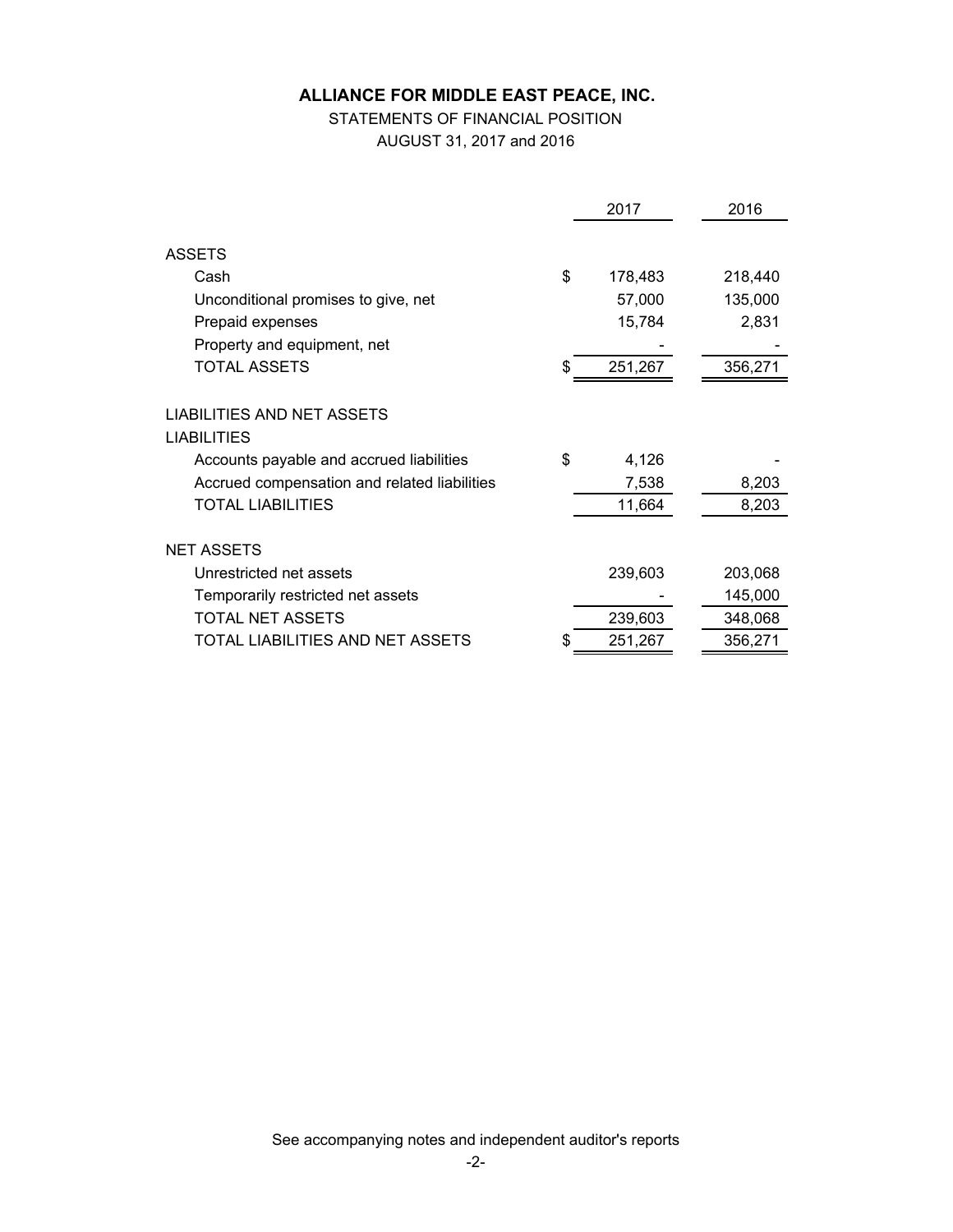#### STATEMENTS OF ACTIVITIES FOR THE YEARS ENDED AUGUST 31, 2017 and 2016

|                                            | 2017 |              |                          |            | 2016         |            |           |  |  |
|--------------------------------------------|------|--------------|--------------------------|------------|--------------|------------|-----------|--|--|
|                                            |      | Unrestricted | Restricted               | Total      | Unrestricted | Restricted | Total     |  |  |
| <b>REVENUE</b>                             |      |              |                          |            |              |            |           |  |  |
| Foundation grants                          | \$   | 125,000      |                          | 125,000    | 52,500       |            | 52,500    |  |  |
| Individuals and board members              |      | 172,539      |                          | 172,539    | 64,733       |            | 64,733    |  |  |
| Membership dues                            |      | 46,335       |                          | 46,335     | 46,085       |            | 46,085    |  |  |
| Restricted regional revenue                |      |              | 35,000                   | 35,000     |              | 108,580    | 108,580   |  |  |
| Unrestricted regional revenue              |      |              |                          |            | 15,000       |            | 15,000    |  |  |
| Donated services                           |      | 297,229      |                          | 297,229    | 303,762      |            | 303,762   |  |  |
| Released from restriction                  |      | 180,000      | (180,000)                |            | 201,580      | (201, 580) |           |  |  |
| <b>TOTAL REVENUE</b>                       |      | 821,103      | (145,000)                | 676,103    | 683,660      | (93,000)   | 590,660   |  |  |
| <b>EXPENSES</b>                            |      |              |                          |            |              |            |           |  |  |
| Program services                           |      |              |                          |            |              |            |           |  |  |
| Policy analysis, education, and advocacy   |      | 252,168      |                          | 252,168    | 256,261      |            | 256,261   |  |  |
| Public education and visibility            |      | 49,266       |                          | 49,266     | 68,159       |            | 68,159    |  |  |
| Meeting member needs                       |      | 334,946      | $\overline{\phantom{a}}$ | 334,946    | 166,909      |            | 166,909   |  |  |
| Total program services                     |      | 636,380      |                          | 636,380    | 491,329      |            | 491,329   |  |  |
| Supporting services                        |      |              |                          |            |              |            |           |  |  |
| Management and general                     |      | 82,025       |                          | 82,025     | 82,893       |            | 82,893    |  |  |
| Fundraising                                |      | 66,163       |                          | 66,163     | 57,948       |            | 57,948    |  |  |
| Total supporting services                  |      | 148,188      |                          | 148,188    | 140,841      |            | 140,841   |  |  |
| <b>TOTAL EXPENSES</b>                      |      | 784,568      |                          | 784,568    | 632,170      |            | 632,170   |  |  |
| CHANGE IN UNRESTRICTED NET ASSETS          |      | 36,535       | (145,000)                | (108, 465) | 51,490       | (93,000)   | (41, 510) |  |  |
| UNRESTRICTED NET ASSETS, beginning of year |      | 203,068      | 145,000                  | 348,068    | 151,578      | 238,000    | 389,578   |  |  |
| UNRESTRICTED NET ASSETS, end of year       | \$   | 239,603      |                          | 239,603    | 203,068      | 145,000    | 348,068   |  |  |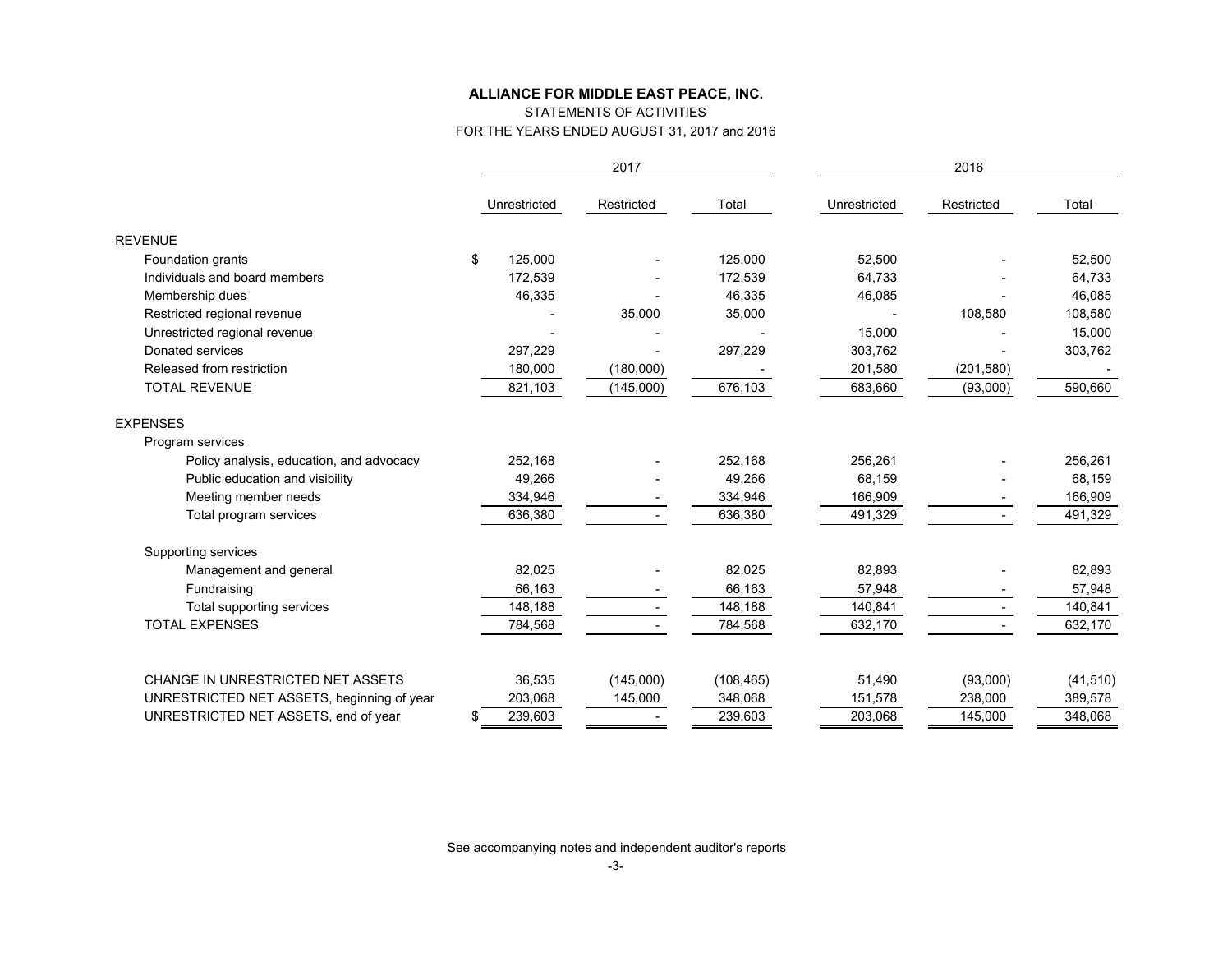STATEMENT OF FUNCTIONAL EXPENSES

FOR THE YEAR ENDED AUGUST 31, 2017

|                         | Policy<br>Analysis,<br>Education and<br>Advocacy | Public<br>Education and<br>Visibility | Meeting<br><b>Member Needs</b> | <b>Total Program</b><br>Services | Management<br>and General | Fundraising | Total<br>Supporting<br>Services |    | Total<br>Expenses |
|-------------------------|--------------------------------------------------|---------------------------------------|--------------------------------|----------------------------------|---------------------------|-------------|---------------------------------|----|-------------------|
| Legal                   | \$<br>208,185                                    | \$                                    | \$<br>89,222                   | \$<br>297,407                    | \$                        | \$          | \$                              | \$ | 297,407           |
| Salary                  | 27,700                                           | 35,720                                | 148,364                        | 211,784                          | 27,700                    | 36,500      | 64,200                          |    | 275,984           |
| Travel                  | 3,476                                            | 4,843                                 | 38,809                         | 47,128                           | 5,927                     | 11,461      | 17,388                          |    | 64,516            |
| Payroll tax             | 6,919                                            | 5,189                                 | 24,470                         | 36,578                           | 6,919                     | 10,379      | 17,298                          |    | 53,876            |
| Events                  | 5,888                                            |                                       | 8,354                          | 14,242                           | 17,271                    | 5,530       | 22,801                          |    | 37,043            |
| Meetings                | $\overline{a}$                                   |                                       | 11,266                         | 11,266                           |                           |             |                                 |    | 11,266            |
| Professional fees       |                                                  | 600                                   | 2,580                          | 3,180                            | 8,050                     |             | 8,050                           |    | 11,230            |
| Office expense          |                                                  | 2,108                                 | 3,582                          | 5,690                            | 1,608                     | 310         | 1,918                           |    | 7,608             |
| Trainings               |                                                  |                                       | 6,595                          | 6,595                            |                           |             |                                 |    | 6,595             |
| Insurance               |                                                  | $\overline{\phantom{0}}$              |                                |                                  | 6,256                     |             | 6,256                           |    | 6,256             |
| <b>Miscellaneous</b>    |                                                  |                                       |                                |                                  | 4,713                     |             | 4,713                           |    | 4,713             |
| Information technology  |                                                  |                                       | 225                            | 225                              | 1,556                     | 1,177       | 2,733                           |    | 2,958             |
| Meals and entertainment |                                                  | 498                                   | 1,479                          | 1,977                            |                           | 498         | 498                             |    | 2,475             |
| Rent                    |                                                  |                                       |                                |                                  | 2,025                     |             | 2,025                           |    | 2,025             |
| Printing                |                                                  | 308                                   |                                | 308                              |                           | 308         | 308                             |    | 616               |
|                         | 252,168                                          | 49,266                                | 334,946                        | 636,380                          | 82,025                    | 66,163      | 148,188                         | Ж, | 784,568           |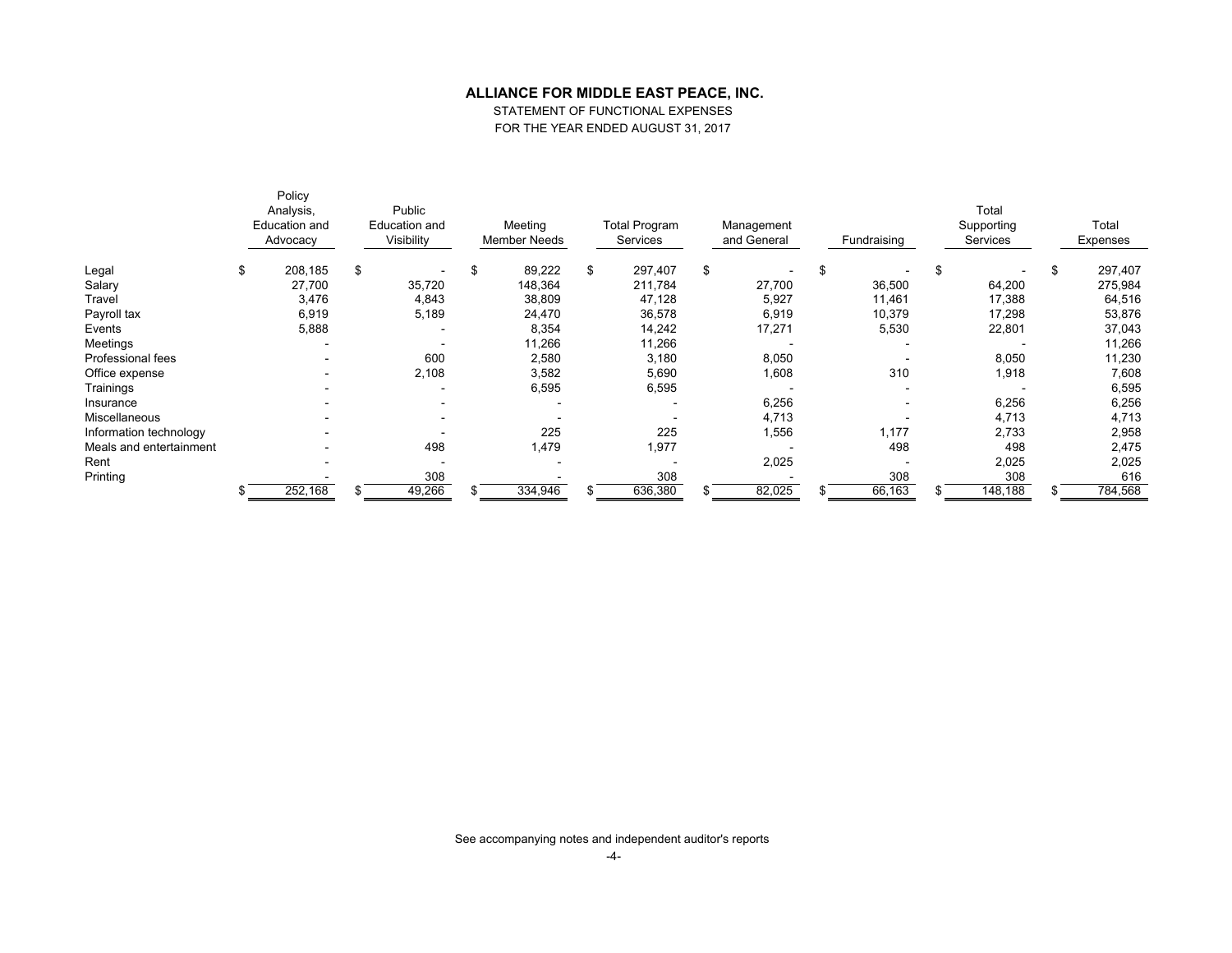STATEMENT OF FUNCTIONAL EXPENSES

FOR THE YEAR ENDED AUGUST 31, 2016

|                         | Policy Analysis,<br>Education and<br>Advocacy |         | Public                      |                         |                                  |                           |             | Total                  |                       |
|-------------------------|-----------------------------------------------|---------|-----------------------------|-------------------------|----------------------------------|---------------------------|-------------|------------------------|-----------------------|
|                         |                                               |         | Education and<br>Visibility | Meeting<br>Member Needs | <b>Total Program</b><br>Services | Management<br>and General | Fundraising | Supporting<br>Services | <b>Total Expenses</b> |
| Legal                   |                                               | 226,290 | \$<br>30,115                | \$<br>4,293             | \$<br>260,698                    | \$<br>34,870              | \$<br>8,194 | \$<br>43,064           | \$<br>303,762         |
| Salary                  |                                               | 20,276  | 27,866                      | 82,358                  | 130,500                          | 18,943                    | 29,747      | 48,690                 | 179,190               |
| Travel                  |                                               | 2,635   | 3,314                       | 24,339                  | 30,288                           | 4,112                     | 8,651       | 12,763                 | 43,051                |
| Payroll tax             |                                               | 5,490   | 4,118                       | 16,548                  | 26,156                           | 5,490                     | 8,236       | 13,726                 | 39,882                |
| Trainings               |                                               |         |                             | 23,983                  | 23,983                           |                           |             |                        | 23,983                |
| Meetings                |                                               |         |                             | 12,151                  | 12,151                           |                           |             |                        | 12,151                |
| Accounting              |                                               |         | 535                         |                         | 535                              | 7,537                     |             | 7,537                  | 8,072                 |
| Office expense          |                                               |         | 1,757                       | 1,281                   | 3,038                            | 2,751                     | 103         | 2,854                  | 5,892                 |
| Events                  |                                               | 1,570   |                             | 523                     | 2,093                            | 839                       | 1,601       | 2,440                  | 4,533                 |
| Insurance               |                                               |         |                             |                         |                                  | 2,745                     |             | 2,745                  | 2,745                 |
| Miscellaneous           |                                               |         | ۰                           |                         |                                  | 2,560                     |             | 2,560                  | 2,560                 |
| Information technology  |                                               |         |                             | 220                     | 220                              | 1,343                     | 961         | 2,304                  | 2,524                 |
| Meals and entertainment |                                               |         | 454                         | 1,213                   | 1,667                            |                           | 455         | 455                    | 2,122                 |
| Rent                    |                                               |         |                             |                         |                                  | 1,703                     |             | 1,703                  | 1,703                 |
|                         |                                               | 256,261 | 68,159                      | 166,909                 | 491,329                          | 82,893                    | 57,948      | 140,841                | 632,170               |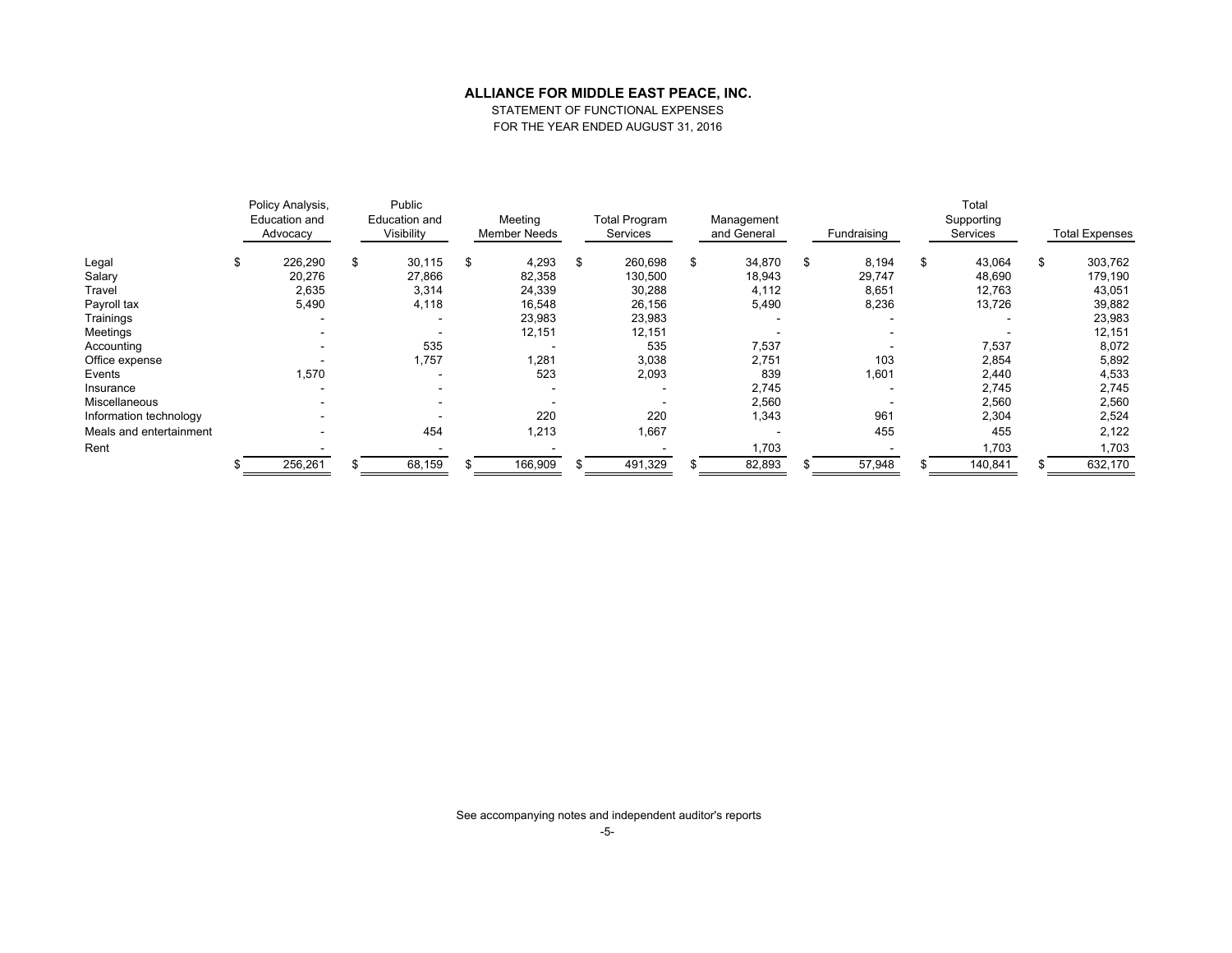# STATEMENTS OF CASH FLOWS

### FOR THE YEARS ENDED AUGUST 31, 2017 and 2016

|                                                                 | 2017             | 2016     |
|-----------------------------------------------------------------|------------------|----------|
| CASH FLOWS FROM OPERATING ACTIVITIES                            |                  |          |
| Increase (decrease) in net assets                               | \$<br>(108, 465) | 285,343  |
| Adjustments to reconcile net assets to net cash provided (used) |                  |          |
| by operating activities:                                        |                  |          |
| (Increase) decrease in operating assets:                        |                  |          |
| Receivables                                                     | 78,000           | (90,000) |
| Prepaid expense                                                 | (12, 953)        | (4,826)  |
| Increase (decrease) in operating liabilities:                   |                  |          |
| Accounts payable and accrued liabilities                        | 4,126            | 1,220    |
| Accrued compensation and related liabilities                    | (665)            | 3,271    |
| NET CASH PROVIDED (USED) BY OPERATING ACTIVITIES                | (39, 957)        | 195,008  |
| NET INCREASE (DECREASE) OF CASH                                 | (39, 957)        | 195,008  |
| CASH, BEGINNING OF YEAR                                         | 218,440          | 23,891   |
| CASH, END OF YEAR                                               | 178,483          | 218,899  |
|                                                                 |                  |          |
| SUPPLEMENTAL DISCLOSURES:                                       |                  |          |
| Interest paid                                                   | \$               |          |
| Income taxes paid                                               | \$               |          |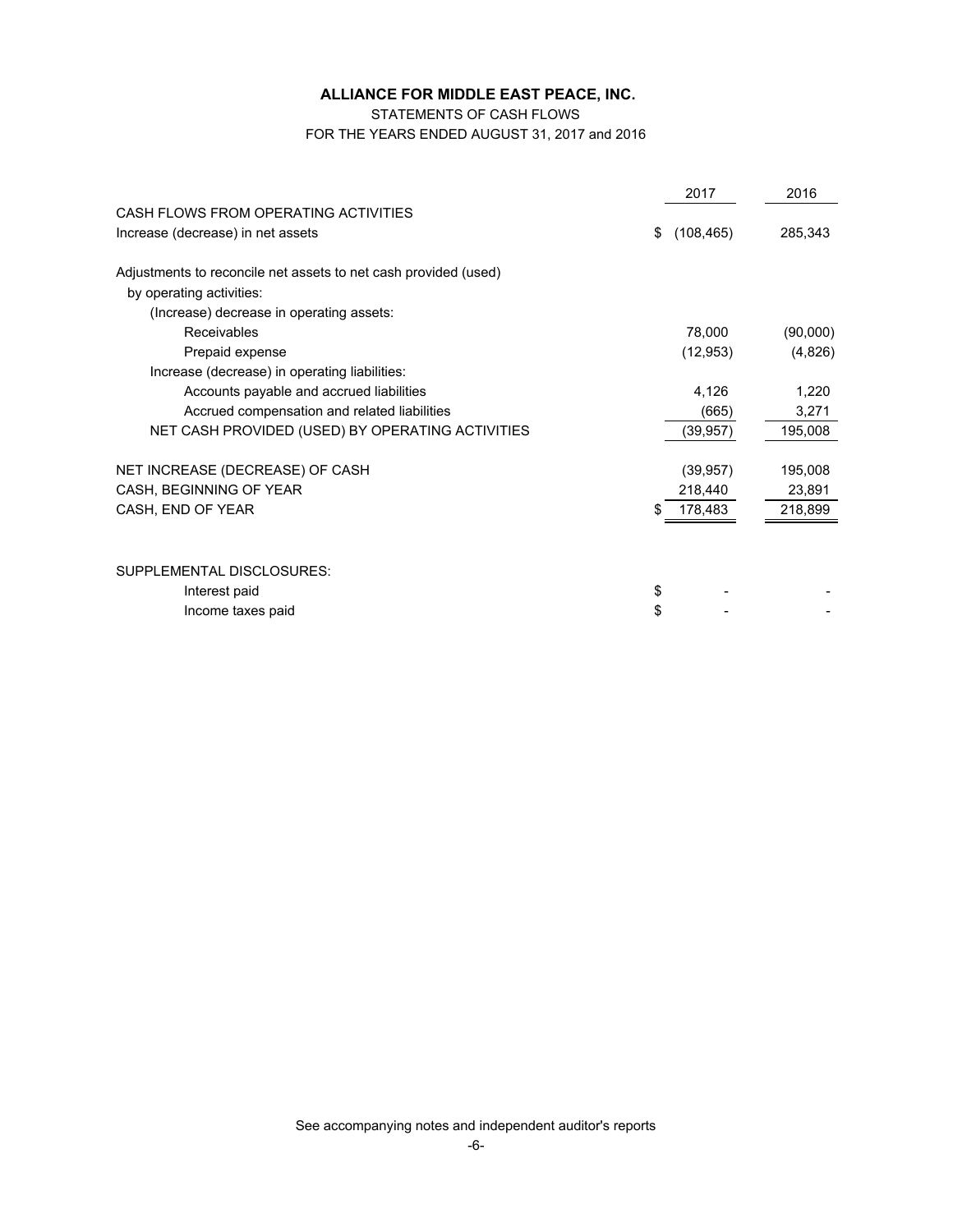# **Note 1. Nature of the Organization**

Alliance for Middle East Peace, Inc. (ALLMEP) was incorporated under the laws of Delaware as a nonprofit organization and is exempt from income taxes on its exempt activities under Section 501(c)(3) of the Internal Revenue Code.

ALLMEP's primary purpose is to promote people-to-people coexistence in the Middle East.

#### **Note 2. Summary of Significant Accounting Policies**

#### **Basis of Accounting:**

The financial statements are prepared using the accrual method of accounting, in accordance with U.S. generally accepted accounting principles.

#### **Use of Estimates:**

The preparation of financial statements in conformity with U.S. generally accepted accounting principles requires management to make estimates and assumptions that affect the reported amounts of assets and liabilities, the disclosure of contingent assets and liabilities at the date of the financial statements, and the reported amounts of revenue and expenses during the reporting period. Accordingly, actual results could differ from those estimates.

# **Grants and Contributions:**

All contributions are considered to be available for unrestricted use unless specifically restricted by the donor. Amounts received that are restricted by the donor for specific purposes are reported as temporarily restricted or permanently restricted support that increases those net asset classes. When a temporary restriction expires, temporarily restricted net assets are reclassified to unrestricted net assets and reported in the statement of activities as net assets released from restrictions.

#### **Donated Goods and Services:**

Donated services and related expenses for specific expertise are recognized as contributions. In addition, ALLMEP also receives donated services from volunteers and board members to carry out its activities. These services do not meet the criteria for recognition as contributed services, and accordingly they are not recorded in the financial statements.

#### **Cash and Cash Equivalents:**

ALLMEP considers cash on hand and deposits in banks to be cash.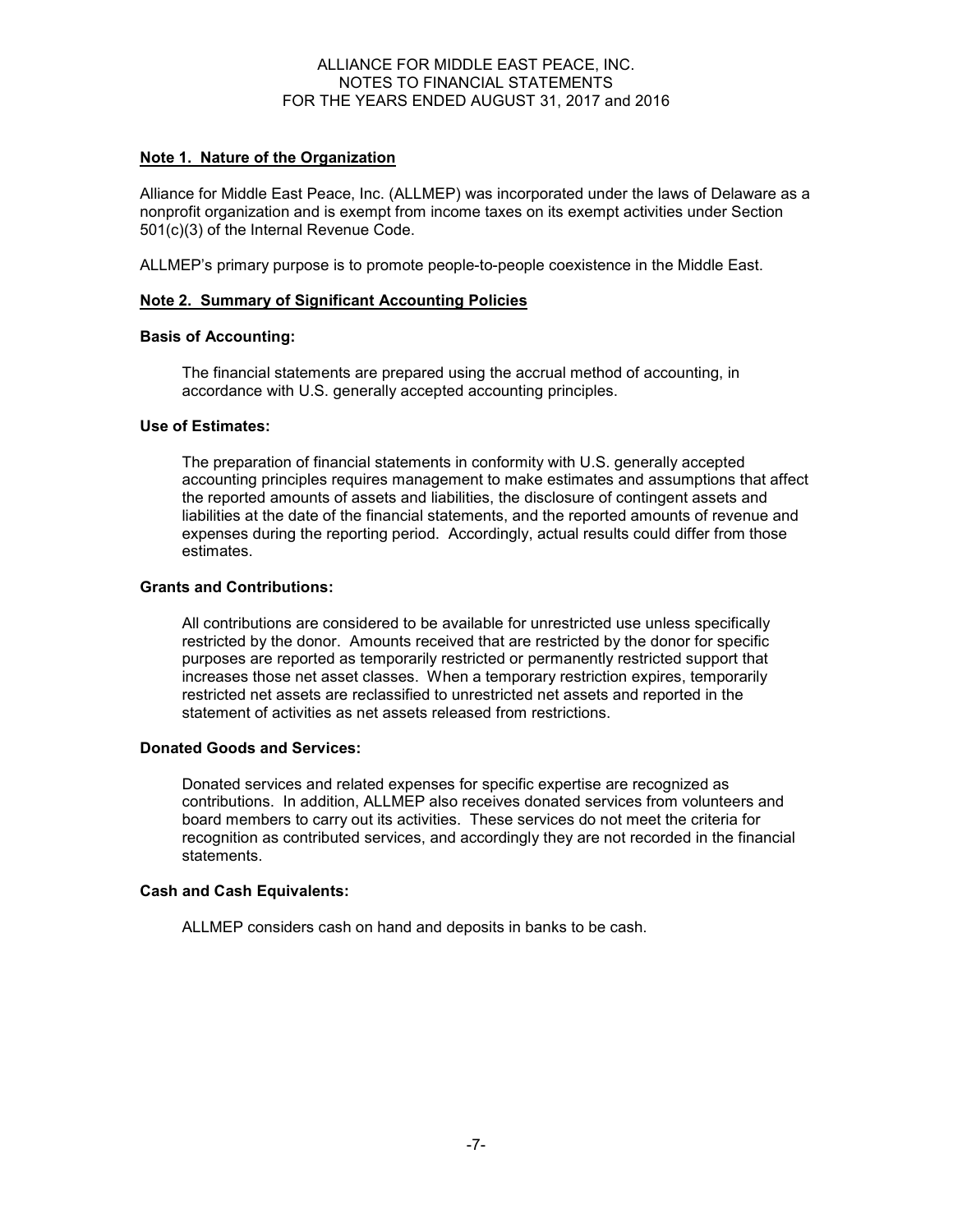#### **Note 2, continued**

#### **Unconditional Promises to Give:**

Contributions are recognized when the donor makes a promise to give to ALLMEP that is, in substance, unconditional. Contributions that are restricted by the donor are reported as increases in unrestricted net assets if the restrictions expire in the fiscal year in which the contributions are recognized. All other donor-restricted contributions are reported as increases in temporarily or permanently restricted net assets depending on the nature of the restrictions. When a restriction expires, temporarily restricted net assets are reclassified to unrestricted net assets.

ALLMEP uses the allowance method to determine uncollectible unconditional promises receivable. The allowance is based on prior years' experience and management's analysis of specific promises made.

#### **Property and Equipment:**

Property and equipment are capitalized at cost. Property and equipment are depreciated over their estimated useful lives using the straight-line method. ALLMEP capitalizes all property and equipment with a cost of \$500 or more. Expenditures for major repairs and improvements are capitalized; expenditures for minor repairs and maintenance costs are expensed as incurred. Upon the retirement or disposal of assets, the cost and accumulated depreciation are eliminated from the respective accounts and the resulting gain or loss, if any, is included in revenue or expenses in the accompanying statement of activities.

#### **Income Taxes:**

ALLMEP is exempt from federal income taxes under Section  $501(c)(3)$  of the Internal Revenue Code (IRC), except for income from activities not related to its tax-exempt purpose. No provision for income taxes was recorded during the years ended August 31, 2017 and 2016, since ALLMEP had no significant unrelated business income. ALLMEP is not a private foundation pursuant to section 509(a)(1) of the IRC.

In accordance with authoritative guidance on accounting for uncertainty in income taxes issued by the FASB, ALLMEP recognizes tax liabilities for uncertain tax positions when it is more likely than not that a tax position will not be sustained upon examination and settlement with various taxing authorities. Liabilities for uncertain tax positions are measured based upon the largest amount of benefit that is greater than 50% likely of being realized upon settlement. The guidance on accounting for uncertainty in income taxes also addresses de-recognition, classification, interest and penalties on income taxes, and accounting in interim periods. ALLMEP is generally no longer subject to income tax examinations by the U.S. federal, state or local tax authorities for years ended August 31, 2014 and prior.

# **Fair Value of Financial Instruments:**

The fair value of ALLMEP's cash and cash equivalents, grants receivable, accounts payable, and accrued expenses approximates their carrying amounts due to the relatively short maturity of these items.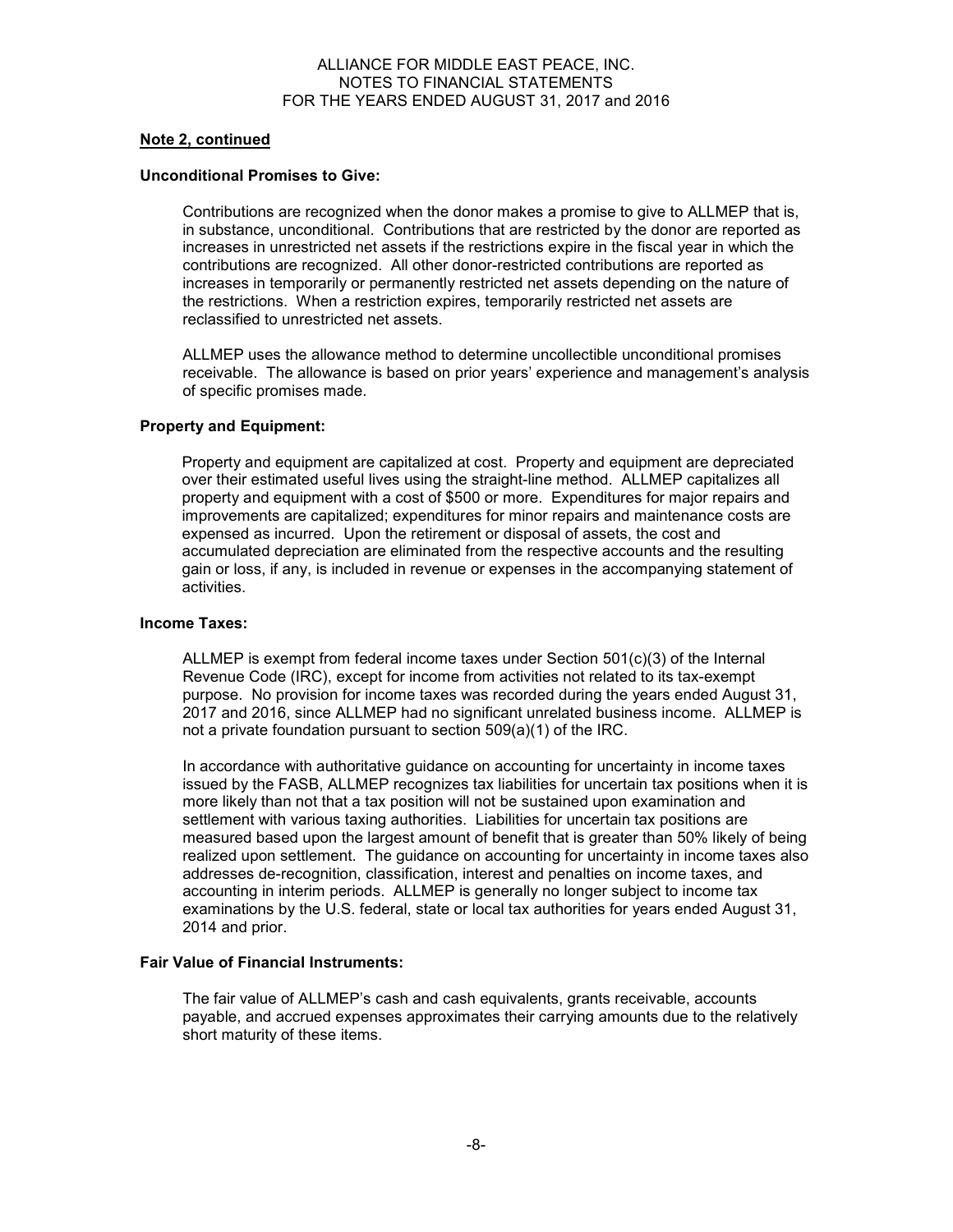# **Note 2, concluded**

# **Concentrations of Credit Risk:**

ALLMEP's assets that are exposed to credit risk consist primarily of cash and cash equivalents, and unconditional promises to give. Cash and cash equivalents are maintained at financial institutions and, at times, balances may exceed federally insured limits. ALLMEP has never experienced any losses related to these balances. All noninterest bearing cash balances were fully insured at August 31, 2017 and 2016, and ALLMEP had no interest-bearing amounts on deposit in excess of federally insured limits. Unconditional promises to give consist primarily of grants due from private foundations. Historically, ALLMEP has not experienced significant losses related to promises to give and, therefore, believes that the credit risk related to these receivables is minimal.

#### **Functional Allocation of Expenses:**

The costs of providing the various programs and activities have been summarized on a functional basis in the statement of activities. Accordingly, certain costs have been allocated among the programs and supporting services benefited.

#### **Subsequent Events:**

Subsequent events are events or transactions that take place after the reporting period for the statement of financial position. Certain of these events or transactions, recognized subsequent events provide additional evidence about conditions and estimates that existed at the date of the statement of financial position and retroactively revise those amounts reflected in the financial statements. Other subsequent events, not recognized subsequent events, did not exist at the date of the statement of financial position, but arose after that date and are reported as additional disclosures in the notes to the financial statements. Management evaluates all significant subsequent events from the statement of financial position date through the date the financial statements are available to be issued.

# **Classes of Net Assets:**

ALLMEP is required to report its financial position and activities according to three classes of net assets: unrestricted net assets, temporarily restricted net assets, and permanently restricted net assets.

Unrestricted net assets are net assets without a donor imposed time and/or program restriction. The funds are available to ALLMEP to maintain its operations.

Temporarily restricted net assets are contributions with donor imposed time and/or program restrictions. These temporary restrictions require that resources be used for specific purposes and/or in a later period or after a specified date. Temporarily restricted net assets become unrestricted when the time restrictions expire or the funds are used for their restricted purposes and are reported in the accompanying statement of activities as net assets released from restrictions. This method of accounting is also followed when the restrictions on contributions are met in the same period that the contributions are received.

Permanently restricted net assets must be maintained by ALLMEP in perpetuity. There were no permanently restricted net assets as of August 31, 2017 and 2016.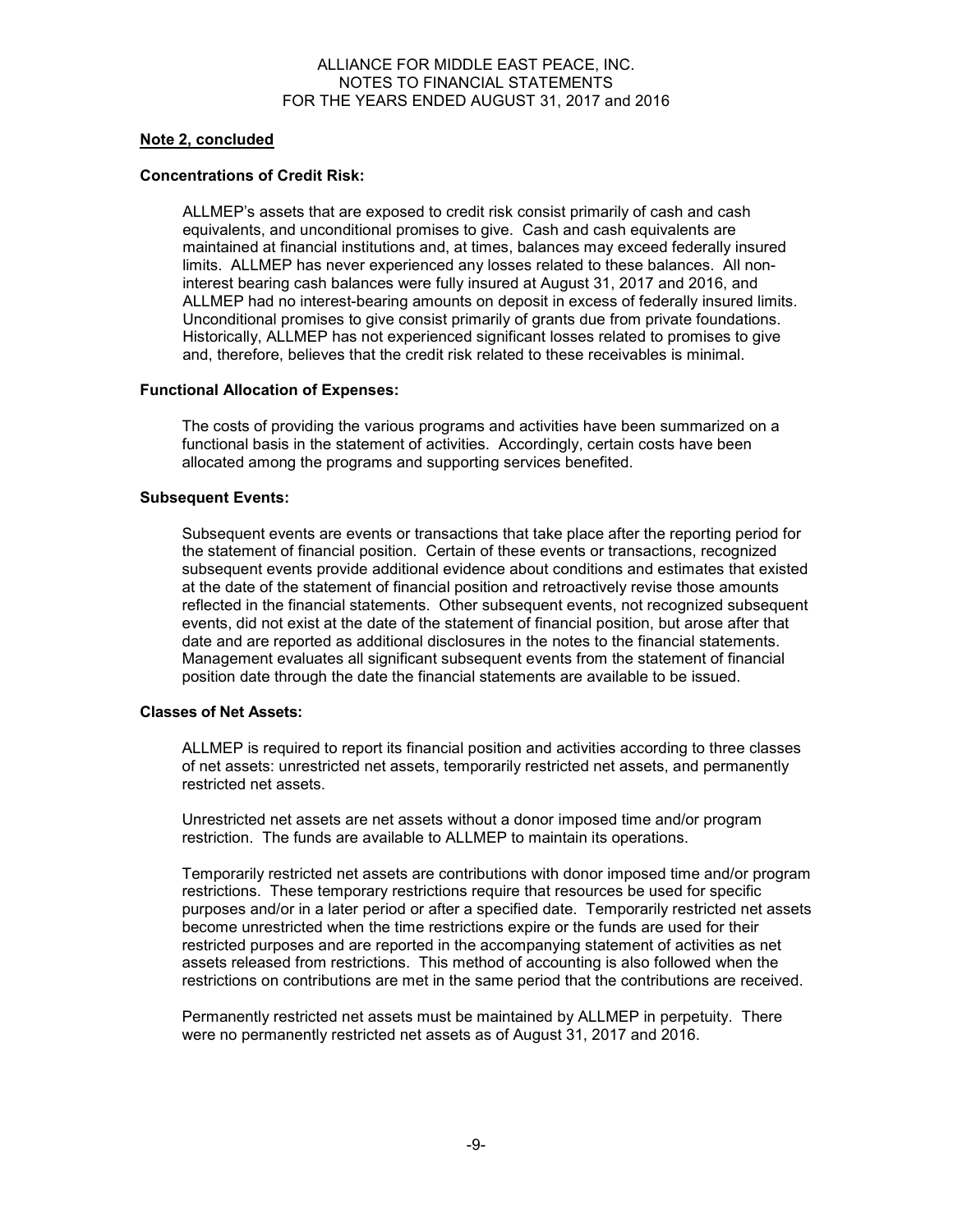# **Note 3. Contributed Services**

The fair value of donated professional services and related expenses included as contributions in the financial statements and corresponding program expenses for the years ended August 31, 2017 and 2016 was \$297,407 and \$303,762 respectively.

# **Note 4. Property and Equipment**

ALLMEP held the following property and equipment as of August 31, 2017:

|                               | 2017                     | 2016  |
|-------------------------------|--------------------------|-------|
| Computer equipment            | 684                      | 684   |
| Total property and equipment  | 684                      | 684   |
| Less accumulated depreciation | (684)                    | (684) |
| Property and equipment, net   | $\overline{\phantom{0}}$ | -     |

There was no depreciation and amortization expense for the years ended August 31, 2017 and 2016.

# **Note 5. Receivables**

Receivables were comprised of the following at August 31, 2017 and 2016:

|                                     |   | 2017                     | 2016    |
|-------------------------------------|---|--------------------------|---------|
| Unconditional promises to give, net | S | $\overline{\phantom{a}}$ | 135,000 |
| Receivables, net                    |   | 57,000                   | -       |
| Total                               |   | 57.000                   | 135,000 |

Contributions receivable were due over the following periods:

|                                                       | 2017                               | 2016    |
|-------------------------------------------------------|------------------------------------|---------|
| Due in less than one year<br>Due in one to five years | 57.000<br>$\overline{\phantom{0}}$ | 135,000 |
| Total                                                 | 57,000                             | 135,000 |

# **Note 6. Employee Benefit Plan**

ALLMEP has adopted a 403(b) retirement plan. Under the plan, employees may make voluntary contributions on a pre-tax basis. ALLMEP does not provide any company contributions to the plan; therefore plan expenses were \$0 for the years ended August 31, 2017 and 2016.

#### **Note 7. Concentrations**

During the year ended August 31, 2017, ALLMEP received 33% of its revenue from five donors and 100% of the donated legal services are from two donors. During the year ended August 31, 2016, ALLMEP received 31% of its revenue from one donor and 100% of the donated legal services are from three donors.